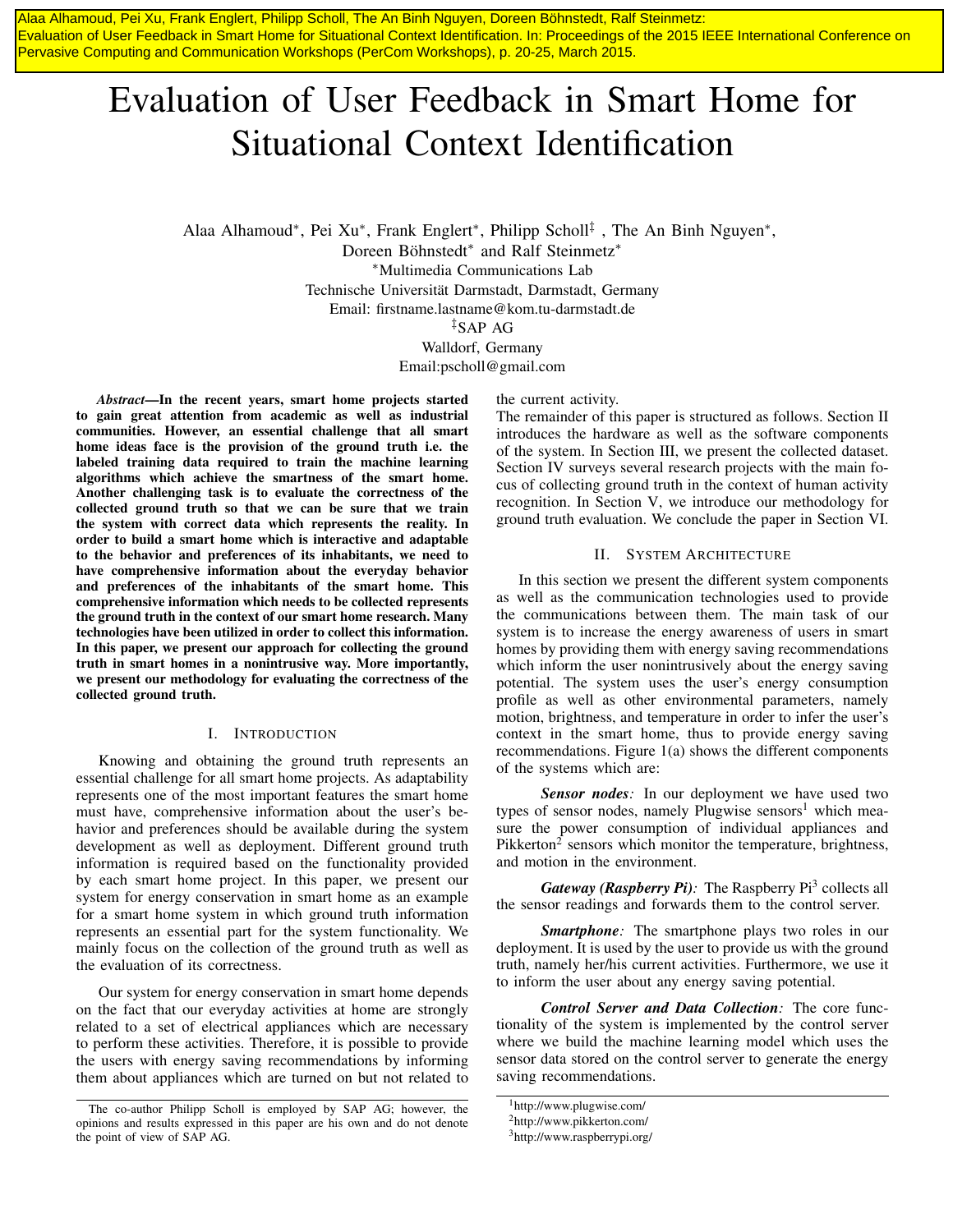

| <b>Select an Activity:</b> |           |
|----------------------------|-----------|
| Cooking                    | O         |
| Sleeping                   | O         |
| <b>Watching TV</b>         | $\bullet$ |
| <b>Working at PC</b>       | ø         |
| <b>Eating</b>              | O         |
| <b>Not at Home</b>         | $\circ$   |
| Ignore                     | O         |
| <b>Making Coffee</b>       | o         |
| <b>Cleaning Dishes</b>     | o         |
| <b>Reading</b>             | ø         |
|                            |           |

Fig. 1. System Architecture and User Interface

As we can see in Figure 1(a), ZigBee, Wi-Fi, as well as Ethernet have been utilized in order to establish the communications between the different system components. Furthermore, Figure 1(a) shows an example in which the system informs the user about saving potential. In this example, we see that the power consumption of the TV as well as the oven are monitored with power sensors. Moreover, we monitor the temperature, brightness and motion in the kitchen and the living room. By processing the information provided by the sensors, the system recognizes that the current activity of the user is cooking and therefore considers the energy consumed by the TV in the living room as an energy wastage.

In order to build a machine learning model which is able to recognize the user's current activity, we need to collect feedback from the user and use it in combination with sensor readings as a training dataset for the machine learner. We have developed a user interface which can be used by the user on her/his smartphone to provide us with her/his current activity so that we build our machine learning model by relating this feedback to the collected sensor readings. Figure 1(b) shows a snapshot of the user interface.

### III. DATASET STRUCTURE

We have deployed our system in two apartments where we collected our dataset. During both deployments we were able to collect around 42 million sensor readings combined with the user feedback. As we clarified, the sensor readings were collected by two types of sensors: the Plugwise sensors which monitor the power consumption as well as the Pikkerton sensors which monitor the temperature, brightness, and motion in the environment.

The first apartment (Deployment 1) in which we deployed the system was a shared apartment in which the experimenter was one of our researchers. In this apartment, a wireless sensor network monitoring his daily activities was deployed for 82 days. More than 22 million sensor events were generated by the corresponding sensors. The second apartment (Deployment 2) was a single apartment in which the experimenter had no experience with the system architecture and development. The duration of deployment 2 was 62 days during which about 20 million sensor readings were recorded.

During both deployments, the user has provided us with his current activity using his smartphone. Nine different daily activities listed in Table I were chosen to be monitored in each apartment. This list of activities has been chosen based on our discussion with the user as well as the available electrical appliances at home.

As shown in Table I and in Figure 1(b), besides the normal activities at the first nine rows, each deployment has an additional "Ignore" activity. By giving the users the choice of providing "Ignore" as a feedback, we protect their privacy by only monitoring the activities they agreed to be monitored. Furthermore, we maintain the correctness of our dataset. Since the duration of both deployments is two to three months, besides the listed activities, the experimenter could perform other activities not listed in our activity set which can cause unrelated sensor readings being generated. An example of such an activity could be the cleaning of the house without using a vacuum cleaner. This activity can't be monitored with the set of sensors we decided to deploy. Hence, the "Ignore" should be returned by the user to remind the researcher to ignore these sensor readings in later analysis.

| ACTIVITIES PERFORMED IN BOTH DEPLOYMENTS. |
|-------------------------------------------|
|                                           |

| Deployment 1           | Deployment 2    |
|------------------------|-----------------|
| Cooking                | Sleeping        |
| Sleeping               | Watching TV     |
| Watching TV            | Eating          |
| Working at PC          | Listening Radio |
| Eating                 | Making Tea      |
| Not at Home            | Ironing         |
| Making Coffee          | Slicing Bread   |
| <b>Cleaning Dishes</b> | Not at Home     |
| Reading                | Reading         |
| Ignore                 | Ignore          |

The focus of this paper is the analysis and the evaluation of the user feedback which represents the ground truth of our project. We will use clustering techniques in order to find out whether the feedback collected during both deployments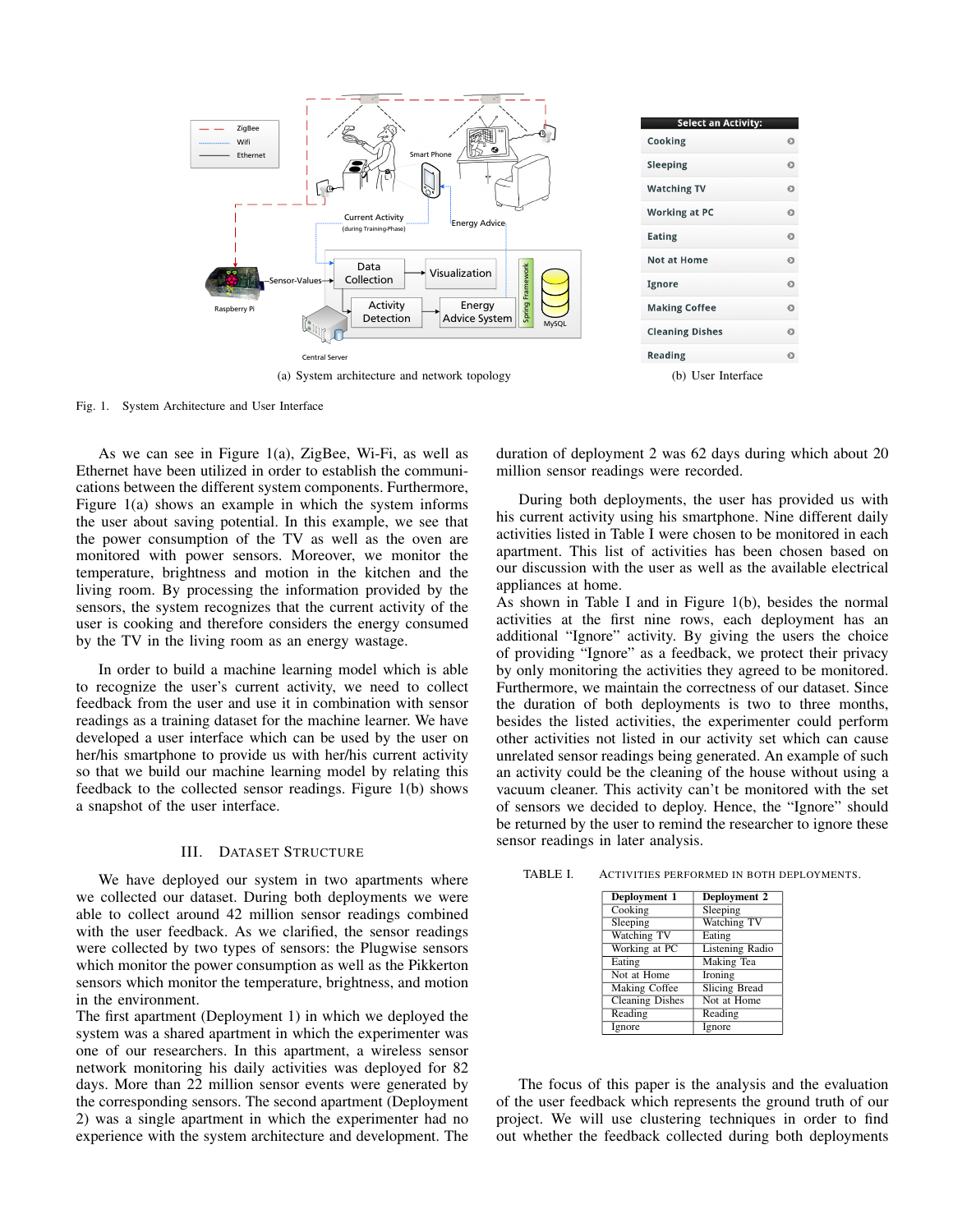is correct and matches the nine activities which we have monitored.

## IV. RELATED WORK

Obtaining ground truth has always been a challenging process in smart home projects, especially in projects which deal with the problem of activity detection in indoor environments. One possible approach to tackle this issue is the use of cameras to monitor all the user's activities and then manually annotating the data [1]. However, this approach results in serious privacy concerns for the house inhabitants. Another problem with the camera is that it might affect the user's normal daily behavior in the house which leads to a system which is not correctly trained . Moreover, the use of the camera comes with a lengthy and difficult process of video annotation. Other researchers have used speech recognition techniques to automatically annotating the activities by the user. In [2], authors have used a Bluetooth headset combined with a speech recognition software to let the user annotate her/his activities. This approach has achieved accurate speech recognition results with regard to the annotation process. However, it requires the users to always have their headsets mounted which could become inconvenient especially when the user has to provide the feedback over a long period of time.

Another idea which helps reducing the overhead of ground truth collection is to collect the ground truth in one house and use it for training purposes in other houses. Researchers in [3] have tried this approach. However, as human activities and the way they are being done vary significantly from one user to the other, this approach is difficult to be used in real world scenarios.

Different from the aforementioned projects, we present an approach which fulfills the following criteria:

- Avoiding to interfere with the user's privacy or at least keeping this at the minimum level.
- Reducing the annotation overhead for the researcher as well as the user as much as possible.
- Being able to automatically evaluate the collected user feedback which represents the ground truth in our case and guarantee its correctness.

In order to achieve this goal, we employ clustering techniques which proved to be a powerful tool for the analysis of huge datasets. Clustering aims at grouping the data based on some kind of similarity measure (e.g. distance measure). For instance, in computer vision, clustering is a typical approach for image segmentation [4] which normally contributes for object recognition and is the basis for high level image processing. Pixels within the same cluster share common properties (e.g. color, texture).

### V. EVALUATION OF USER FEEDBACK

The ground truth provided by the user feedback represents an essential part of most smart home deployments which depend on it to provide smart services such as energy conservation and user comfort. Therefore, we should have means which are able to evaluate this feedback and to make sure that it has been correctly provided by the user with the minimum number of errors. As we mentioned before, our dataset contains feedback which indicates the beginning and type of each activity the user is doing. According to the user feedback, there are nine different activities performed by the user in each deployment. Since each activity is accompanied by a set of sensor readings, the collected dataset should contain sensor readings related to these nine activities after the exclusion of the activities marked as "Ignore" and all the sensor readings related to them. This means the dataset should contain nine different clusters with each cluster representing one activity. In order to validate this fact, we apply clustering algorithms on the dataset in order to find out how many clusters can be generated from the dataset. In the following section, we explain the clustering process and present the results of the feedback evaluation.

### *A. Feature Extraction and Clustering Process*

As the objects which have to be clustered are the reported sensor readings during the activities, we use the maximum sensor readings in timeslots of two minutes as features for the clustering process.The instance dataset is composed of a set of instances represented in Equation 1 where  $S_{n \, max}(slot_i)$ represents the maximum sensor value of sensor  $n$  in ith timeslot, and  $m$  is the total number of timeslots.

$$
Instance_i =  i \in [1, m]
$$
\n(1)

After obtaining the instance dataset, we implement the clustering process. Due to the size of the instance dataset, we need to choose an efficient yet a simple clustering algorithm. Therefore, we choose the typical clustering method K-means [5] as it achieves the trade-off between efficiency and simplicity when dealing with large datasets. K-means involves two major steps:

*Data point assignment*: This step consists of assigning each data point to its nearest centroid. A centroid of one cluster represents the mean of all data points within this cluster. The centroids are initialized before the algorithm.

*Centroid update*: This step consists of recalculating the centroids with respect to the new assigned data points.

These two steps are iteratively executed until the generated clusters are stable. In other words, no new centroid is generated. For computing the distance of two data points, we have chosen the euclidean distance measure. One disadvantage of the K-means algorithm is that the number of clusters should be assigned beforehand. Although we know that there are nine activities (clusters) performed in each deployment, this number cannot be used as it comes from the user feedback and therefore represents the value which needs to be verified. In order to make this algorithm suitable for dealing with this experiment, we tested different numbers of clusters and evaluated the clustering results to determine the optimal number of clusters.

### *B. Break point based approach*

One approach for evaluating the clustering results is the breakpoint based approach. It focuses on finding the point that obviously breaks the tread of one cluster quality measure. In other words, a breakpoint is considered to be the actual number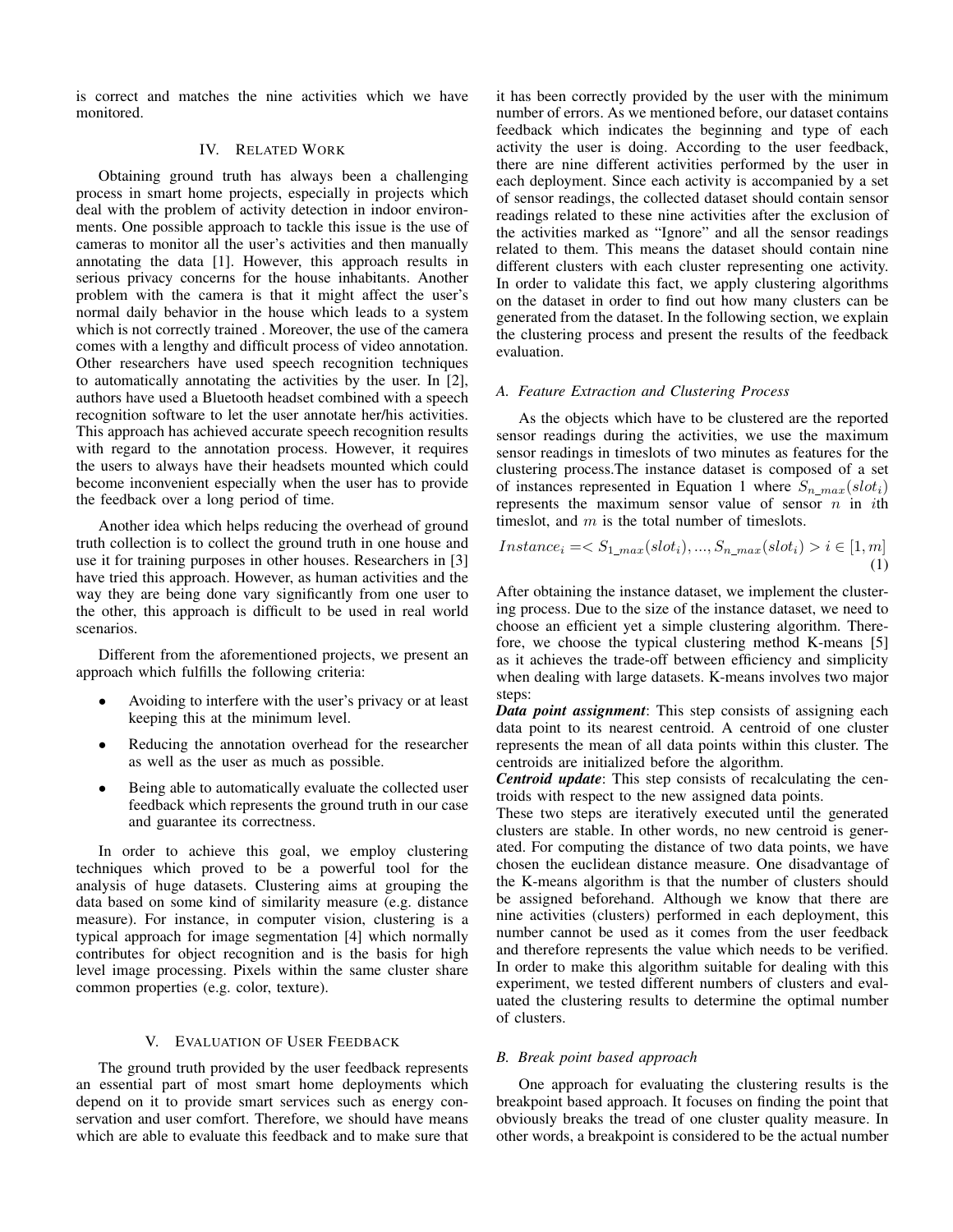of clusters, when the cluster quality measure decreases or increases rapidly before this breakpoint, and then respectively gradually rises or declines thereafter. The quality of a cluster is normally evaluated according to two basic types of measures [6]:

*Cohesion:* It represents the closeness of the data points within the same cluster or to their centroid. Measures for cohesion evaluation includes radius, diameter, and the most commonly used sum of squares error (SSE). As indicated in Equation 2, for each cluster, the distance between all data points in this cluster and the centroid are computed. Then, the SSE is obtained by summing up all these distances.  $k$  is the total number of clusters,  $x_i$  is a data point in cluster j.

$$
SSE = \sum_{j=1}^{k} \sum_{x_i \in C_j} (x_i - C_j)^2
$$
 (2)

*Separation:* It aims to examine how well the clusters are separated from each other. One of the typical measures of separation is the so called sum of squares between (SSB), whose computation is defined in Equation 3, where  $C_j$  represents the centroid,  $\overline{X}$  is the mean of the whole dataset, and  $N_j$ is the number of instances contained in corresponding cluster.

$$
SSB = \sum_{j=1}^{k} N_j (C_j - \overline{X})^2
$$
 (3)

We evaluated the cluster quality based on the cohesion as well as the separation measures. The testing starts with an instance dataset of one week, then we increase the dataset by the data of another week each testing until all sensor values are covered. For deployment 1, 13 weeks of data are in total analyzed while for the other deployment 9 weeks of data are analyzed. For each dataset, the K-means clustering algorithm with a cluster number  $k \in [1, 30]$  is applied. The evaluation is conducted on each individual instance dataset. The reason for not testing the whole dataset at one time is that, it is important to know whether it is really necessary to use such a large dataset for building the activity recognition model later on. In other words, we try to find out if it is necessary to collect the user feedback for such a long period of time(deployment 1: about 3 months, deployment 2: about 2 months).

However, after testing all instance datasets with regard to the number of weeks as shown in Figure 2, the results clearly indicate that the breakpoint based approach is incapable of telling the correct number of clusters, at least in the case of this work. One example result is shown in Figure 2 in which we conduct the test with a dataset of four weeks from the second deployment. In this figure, the trends of SSE and SSB with regard to the number of clusters are demonstrated. It can be seen from the figure that the breakpoints can be found in several positions (i.e. cluster number equals to 4, 9 and 13). An explanation for this is that breakpoint based approach requires the dataset to be clean enough which is not the case in this work. Our dataset contains to some extent noisy data due to errors in user feedback as well as sensor readings. Moreover, this approach is relatively subjective and relies on the perception of the ones who judge the results. Although there are some methods for dealing with this problem such as determining the number of clusters by calculating the difference between each pair of adjacent points, it still highly depends on the cleanness of the analyzed dataset.

#### *C. Validity based approach*

The validity based approach combines the intra-distance and inter-distance of the clusters, and produces a value for determining the number of clusters. Since no exact number of clusters can be found by using the breakpoint based approach, we evaluated the clustering results according to their validity. According to [7], the validity is defined as the average intradistance of all clusters divided by the minimum inter-distance as shown in Equation 4. The intra-distance is the distance between each point and its centroid. The inter-distance is the distance between two cluster centroids. The idea behind the validity criterion is to minimize the intra-distance while maximizing the inter-distance. The number  $(k)$  of clusters which results in the smallest validity can be considered as the optimal number of clusters.

$$
Validity_k = \frac{avg(Intra)}{min(Inter)}\tag{4}
$$

However, we have to be careful when finding out the smallest validity as it might falsely occur when testing with a small number of clusters (e.g.  $k = 2$ ). This happens due to the fact that a small number of clusters may lead to a large interdistance resulting in the smallest validity. Hence, [7] defines that, the smallest validity can only be found after the first occurrence of a local maximum. A local maximum refers to a validity value which is larger than both its predecessor and successor.

In order to find out the optimal number of clusters, we followed the same experimental setup we followed in the breakpoint based approach. We conducted the first test with a dataset of one week, and enlarged the size of the dataset by one week with each new test. For each test, we executed K-means with cluster numbers ranging from 2 clusters to 30 clusters. Thereafter, we evaluated the clustering results by calculating the associated validity. Figure 3 demonstrates one example for determining the optimal number of clusters from a dataset of four weeks. According to the aforementioned principle, the optimal cluster number produces the smallest validity which can be found after the occurrence of the first local maximum. As we can see from Figure 3(a), the optimal number must be between 2 and 11 clusters if the first local maximum can be found within this range. By further inspecting the validity within this range as shown in Figure 3(b), we can determine that the optimal number of clusters is 9. This is because the validity at 9 clusters is the minimum validity value which occurs after the first local maximum which can be found at 4 clusters.

As a conclusion, we can say that this experiment can help evaluating the user feedback. However, for some tests we got different optimal number of clusters than 9. This might be due to the fact that the sensor readings can be noisy from time to time due to battery as well as network problems. Moreover, activities such as "Sleeping" and "Not at Home" might trigger similar feature vectors as both of them cause almost no power consumption.

Table II summarizes all the optimal numbers of clusters we found during all the experiments conducted for both deployments. As we can see from the table, an optimal number of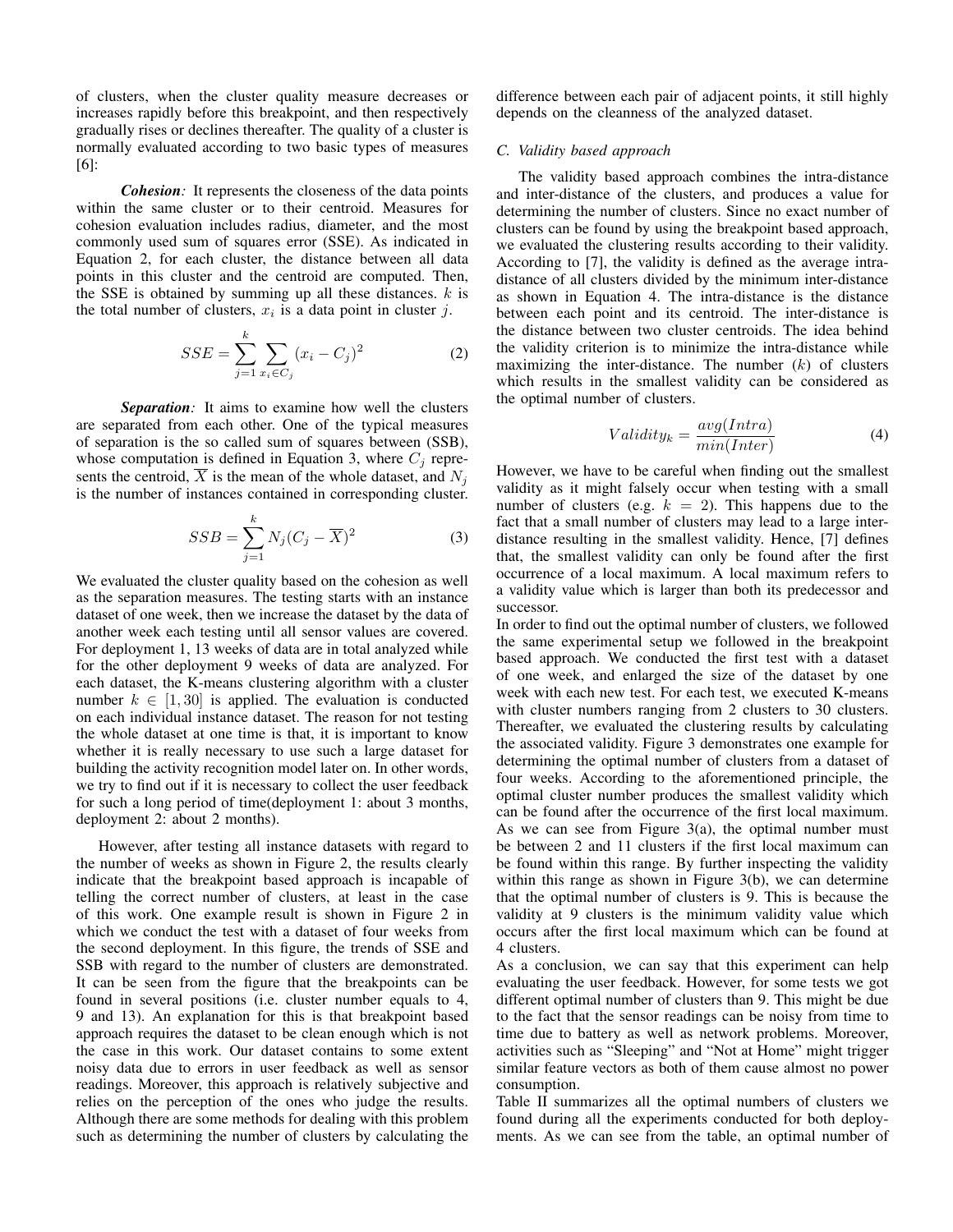

Fig. 2. SSE and SSB with regard to the number of clusters. Tested dataset: four weeks sensor data from deployment 2.





(b) Validity of 2 to 11 clusters

When changing the size of the dataset, the optimal number of clusters varies. The small optimal numbers of clusters can be caused by similar features of the activities. For instance, both the activities "Sleeping" and "NotAthome" require no electronic devices. Moreover, the motion sensors during these two activities were either returning very low or no values. These two reasons might cause the instances of these two activities to be falsely grouped together, thus reducing the number of clusters.

Moreover, motion sensors will only be triggered when there is motion in the environment. For some activities such as "Working at PC", as the user keeps the same position for most of the time, small or no motion values will be generated. This might lead to the problem that the instances of a specific activity might be grouped into different clusters just because of the differences in their motion values. In order to examine the impact of the motion sensors, we evaluated the clustering results without the values of the motion sensor. Table III lists

TABLE II. OPTIMAL NUMBER OF CLUSTERS FOR BOTH DEPLOYMENTS

Fig. 3. Validity with regard to the number of clusters.

|                 | Optimal k    |                          |  |
|-----------------|--------------|--------------------------|--|
| n weeks data    | Deployment 1 | Deployment 2             |  |
|                 | 4            | 6                        |  |
| $\overline{c}$  |              | 6                        |  |
| 3               | 9            | 4                        |  |
|                 | 5            | Q                        |  |
| 5               | Δ            |                          |  |
| 6               | 6            | $\overline{\mathcal{L}}$ |  |
|                 | 18           | 11                       |  |
| 8               |              | 6                        |  |
| 9               | 6            | $\overline{12}$          |  |
| $1\overline{0}$ | 13           |                          |  |
|                 | 4            |                          |  |
| 12              | 6            |                          |  |
| 13              | 6            |                          |  |

clusters which is equal to the number of activities specified by the user, namely 9 can be found in the first deployment when testing with a dataset of three weeks. For the second deployment, we find this number with a dataset of four weeks.